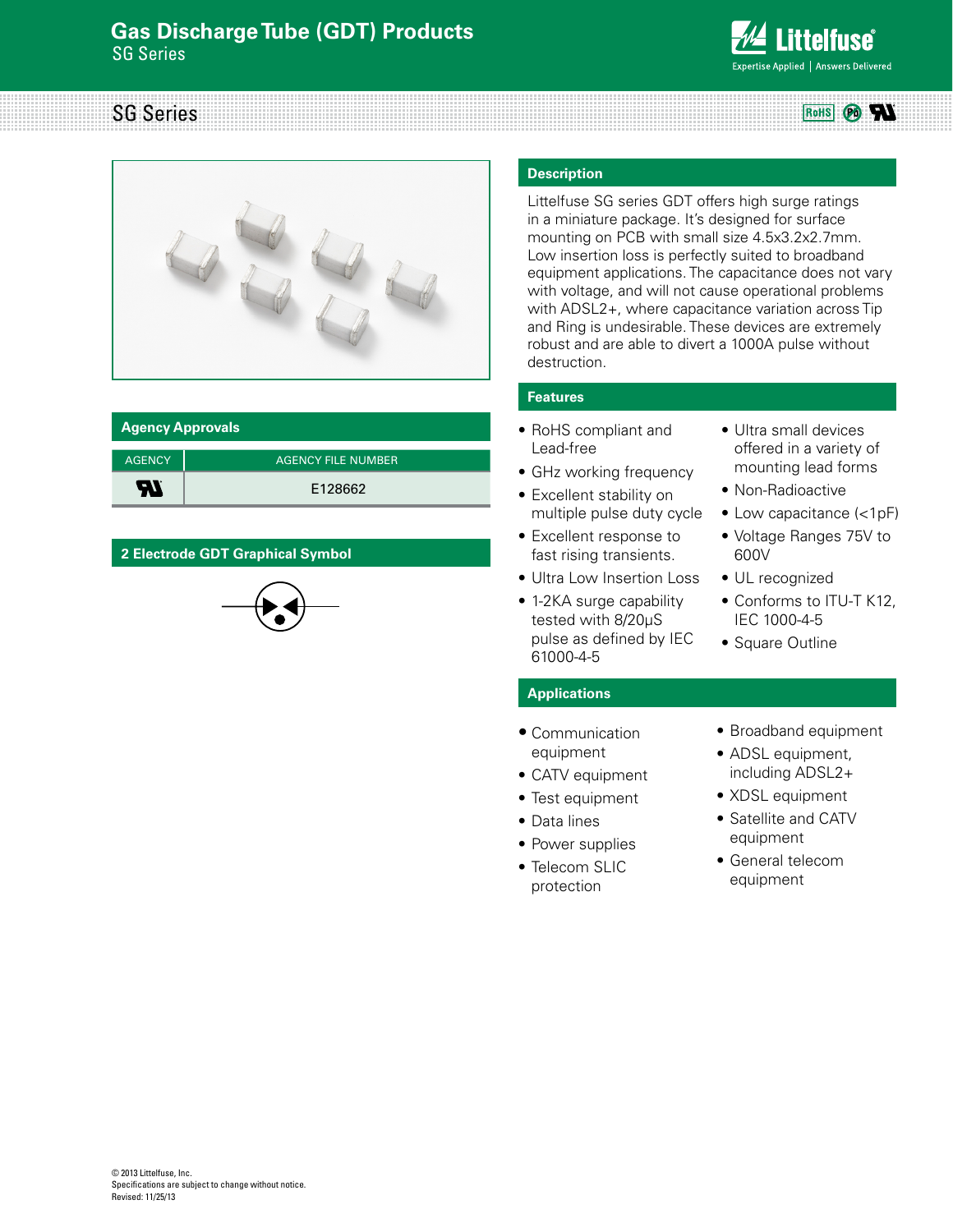# **Gas Discharge Tube (GDT) Products** SG Series

| <b>Electrical Characteristics</b> |                                        |                       |                     |                                                                 |                                     |                                    |                  |                         |                                                |                              |                                               |                                                                                             |                                                                        |  |
|-----------------------------------|----------------------------------------|-----------------------|---------------------|-----------------------------------------------------------------|-------------------------------------|------------------------------------|------------------|-------------------------|------------------------------------------------|------------------------------|-----------------------------------------------|---------------------------------------------------------------------------------------------|------------------------------------------------------------------------|--|
|                                   | <b>Device Specifications (at 25°C)</b> |                       |                     |                                                                 |                                     |                                    |                  | <b>Life Ratings</b>     |                                                |                              |                                               |                                                                                             |                                                                        |  |
| Part                              |                                        | in Volts<br>(@100V/s) | <b>DC Breakdown</b> | Impulse<br><b>Breakdown Breakdown</b><br>in Volts<br>(@100V/µs) | Impulse<br>In Volts<br>(@1 Kv/µsec) | Insulation Capaci-<br>lResistancel | tance<br>(@1MHz) | Arc<br>Voltage<br>(@1A) | Glow<br>to Arc<br>Transition<br><b>Current</b> | Glow<br>Voltage              | Nominal<br>AC<br><b>Current</b><br>(x10@50Hz) | <b>Nominal</b><br>Impulse<br>Discharge Discharge<br><b>Current</b><br>$(x10 \t@8/20 \mu s)$ | <b>Nominal</b><br>Impulse<br>Discharge<br>Current<br>$(10/1000 \mu s)$ |  |
| Number                            | <b>MIN</b>                             | <b>TYP</b>            | <b>MAX</b>          | <b>MAX</b>                                                      |                                     | <b>MIN</b>                         | <b>MAX</b>       |                         |                                                |                              |                                               |                                                                                             | 100 cycles)                                                            |  |
| <b>SG75</b>                       | 52                                     | 75                    | 98                  | 500                                                             | 650                                 |                                    |                  |                         |                                                | ~100V                        |                                               | 2kA                                                                                         |                                                                        |  |
| <b>SG90</b>                       | 63                                     | 90                    | 117                 | 500                                                             | 600                                 |                                    |                  | ~10V                    |                                                |                              |                                               |                                                                                             |                                                                        |  |
| SG150                             | 105                                    | 150                   | 195                 | 500                                                             | 600                                 |                                    |                  | $\sim$ 1.0 A            |                                                | 2 A                          |                                               |                                                                                             |                                                                        |  |
| SG230                             | 172                                    | 230                   | 288                 | 650                                                             | 800                                 | $<$ 1 pf                           |                  |                         |                                                |                              |                                               |                                                                                             |                                                                        |  |
| <b>SG300</b>                      | 225                                    | 300                   | 375                 | 700                                                             | 850                                 |                                    |                  | ~12V                    | $\sim$ 0.5 A                                   | ~100V                        |                                               |                                                                                             |                                                                        |  |
| SG300Q                            | 210                                    | 300                   | 390                 | 580                                                             | 650                                 | $>1$ G $\Omega$<br>(at 50VDC)      |                  | ~20V                    | $~10.8$ A                                      | ~140V                        | $NA*$                                         |                                                                                             |                                                                        |  |
| SG350                             | 263                                    | 350                   | 437                 | 750                                                             | 900                                 |                                    |                  |                         |                                                | ~100V                        | 2 A                                           |                                                                                             | 10 A                                                                   |  |
| SG350Q                            | 263                                    | 350                   | 437                 | 600                                                             | 700                                 |                                    |                  | $< 0.8$ pf              | ~12V                                           | $\sim$ 0.5 A                 | ~140V                                         | $NA*$                                                                                       |                                                                        |  |
| <b>SG400</b>                      | 300                                    | 400                   | 500                 | 800                                                             | 950                                 |                                    |                  |                         |                                                | ~100V                        | 2 A                                           | 1kA                                                                                         |                                                                        |  |
| SG420                             | 315                                    | 420                   | 525                 | 800                                                             | 1000                                |                                    |                  | ~10V                    |                                                | ~100V                        | 2 A                                           |                                                                                             |                                                                        |  |
| SG420Q                            | 315                                    | 420                   | 525                 | 650                                                             | 750                                 | $>1$ G $\Omega$                    | $<$ 1 pf         | ~20V                    | < 1.0 A                                        | $NA*$<br>1 A<br>~140V<br>2 A |                                               |                                                                                             |                                                                        |  |
| SG450Q                            | 370                                    | 450                   | 550                 | 680                                                             | 750                                 |                                    |                  | $\sim$ 20 V             |                                                |                              |                                               |                                                                                             |                                                                        |  |
| SG500Q                            | 400                                    | 500                   | 600                 | 950                                                             | 1050                                | (at                                | $<$ 0.5 pf       | ~16V                    | $\sim$ 0.1 A                                   |                              |                                               |                                                                                             |                                                                        |  |
| SG600Q                            | 450                                    | 600                   | 750                 | 1100                                                            | 1200                                | 100VDC)                            | $<$ 1 pf         | ~20V                    | < 0.5 A                                        |                              |                                               |                                                                                             |                                                                        |  |

\* Specification is not applicable for quick response (SGxxx**Q**) version of product

## **Product Characteristics**

| <b>Materials</b>                                        | Device Tin Plated 17.5±12.5 Microns<br>Construction Ceramic Insulator. |
|---------------------------------------------------------|------------------------------------------------------------------------|
| Storage and<br><b>Operational</b><br><b>Temperature</b> | $-40$ to $+90$ °C                                                      |

# **Typical Insertion Loss**

| @ 1.0 GHz = 0.01 dB                 |
|-------------------------------------|
| @ $1.4$ GHz = 0.1 dB                |
| @ 1.8 GHz = 0.53 dB                 |
| @ 2.1 GHz = $0.81$ dB               |
| @ 2 45 GHz= 1 dB                    |
| @ 2 8 GHz = 1 2 dB                  |
| $@3.1 \text{ GHz} = 1.5 \text{ dB}$ |
| @ 3.5 GHz = 2.1 dB                  |
|                                     |

## **Voltage vs. Time Characteristic**

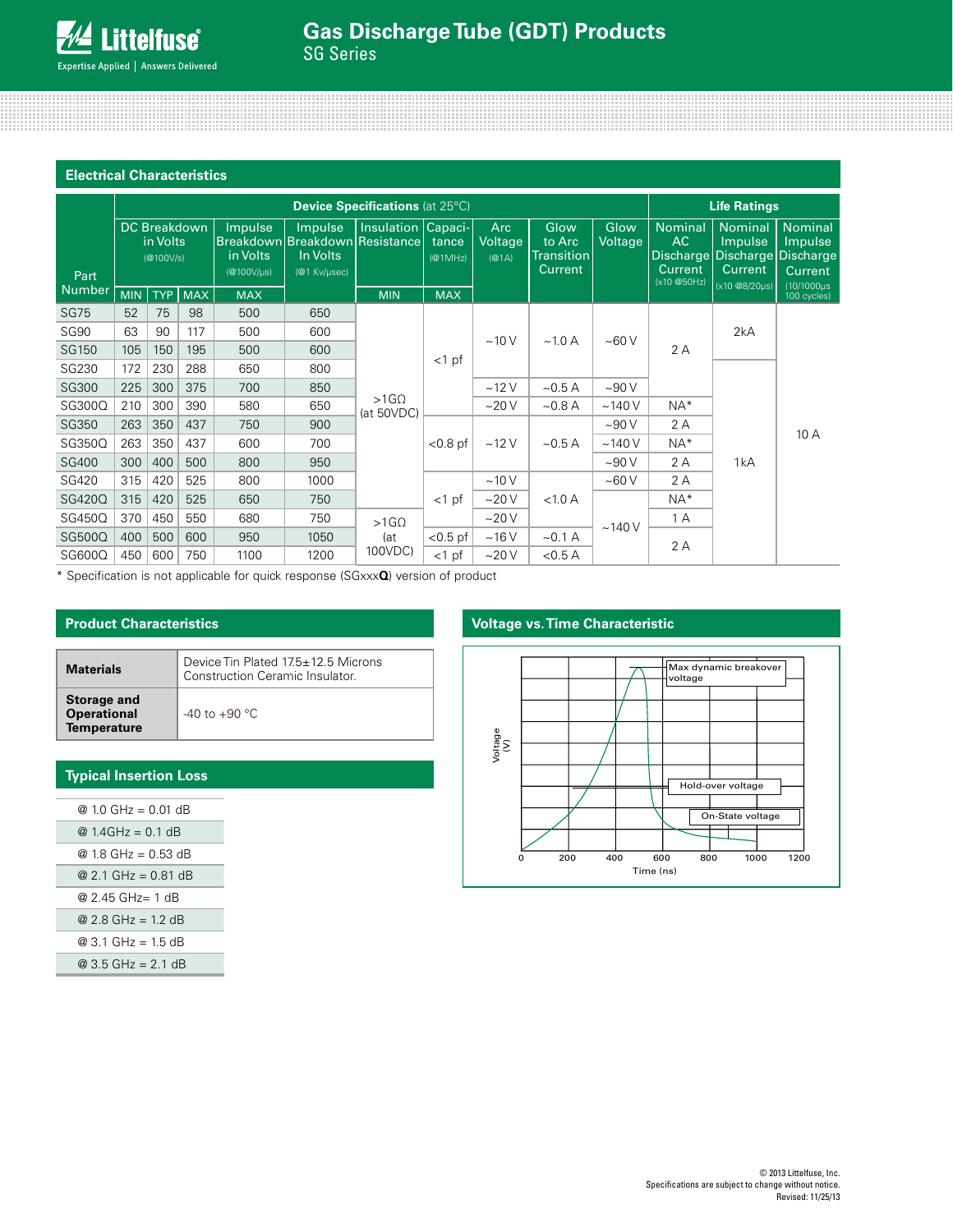

#### **Soldering Parameters - Reflow Soldering (Surface Mount Devices)**

| <b>Reflow Condition</b> |                                             | Pb - Free assembly |  |  |
|-------------------------|---------------------------------------------|--------------------|--|--|
|                         | - Temperature Min $(T_{\text{s(min)}})$     | $150^{\circ}$ C    |  |  |
| Pre Heat                | -Temperature Max $(T_{\text{s(max)}})$      | $200^{\circ}$ C    |  |  |
|                         | -Time (Min to Max) (t)                      | 60 - 180 secs      |  |  |
| $(T1)$ to peak          | Average ramp up rate (Liquidus Temp         | 3°C/second max     |  |  |
|                         | $T_{S(max)}$ to $T_{L}$ - Ramp-up Rate      | 5°C/second max     |  |  |
| Reflow                  | - Temperature (T <sub>1</sub> ) (Liquidus)  | $217^{\circ}$ C    |  |  |
|                         | -Temperature (t,)                           | $60 - 150$ seconds |  |  |
|                         | Peak Temperature (T <sub>e</sub> )          | $260^{+0/5}$ °C    |  |  |
| Temperature $(t_{n})$   | Time within 5°C of actual peak              | $10 - 30$ seconds  |  |  |
| Ramp-down Rate          |                                             | 6°C/second max     |  |  |
|                         | Time 25°C to peak Temperature $(T_{\circ})$ | 8 minutes Max.     |  |  |
| Do not exceed           |                                             | $260^{\circ}$ C    |  |  |



#### **Device Dimensions**



### **Device Marking**